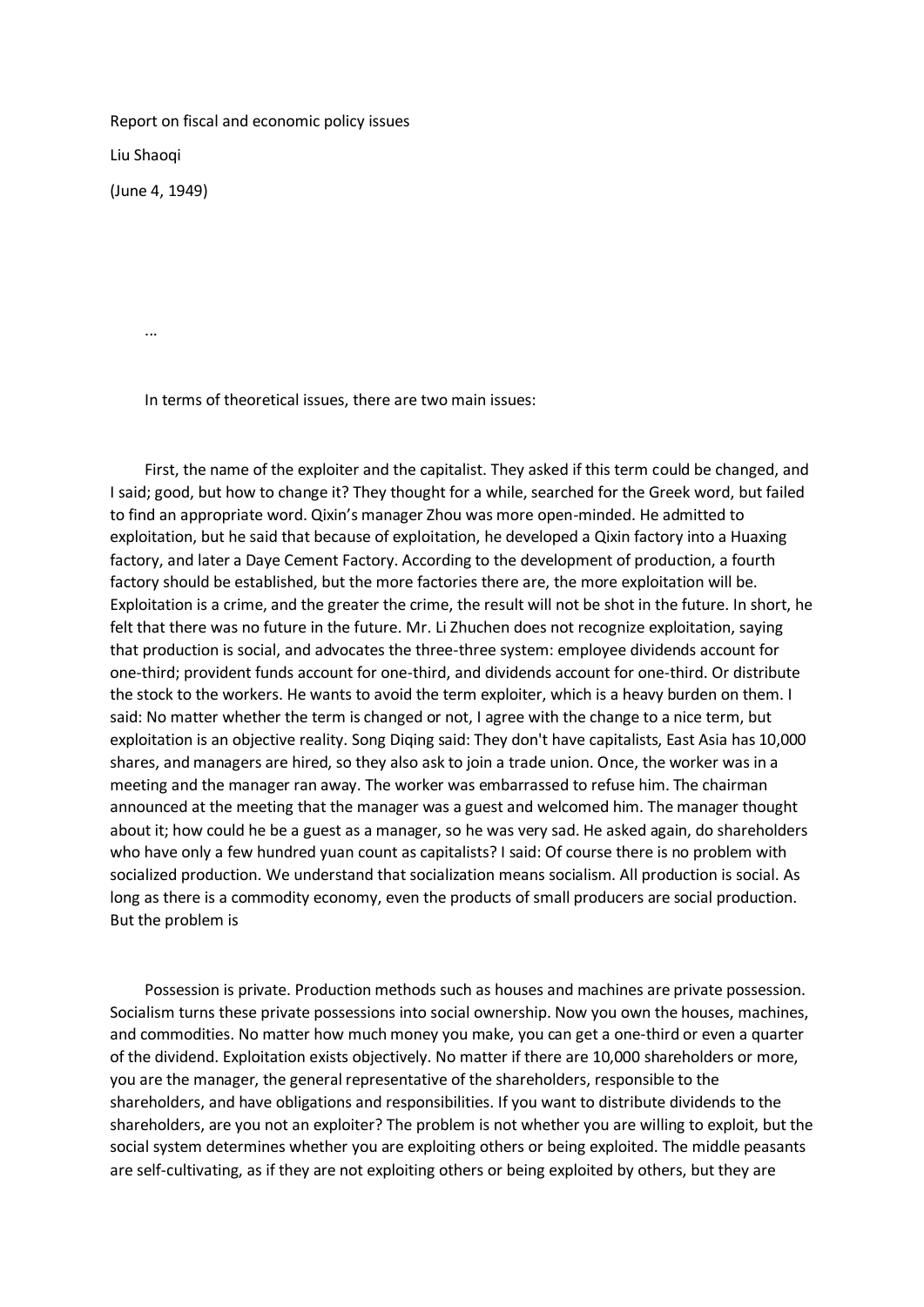exploited for tax collection, and they are also exploited for buying soap and other daily necessities. You exploited the workers, and the four major families and imperialism exploited you. You are twofold. Only if you are against imperialism and feudalism can we unite with you, because you are also friends of the revolution. The new-democratic revolution has three enemies and four friends. We put you among friends, not enemies. Exploitation is a fact, but is exploitation good? Mr. Zhou Shutao said that exploitation is a sin, and you also say that it is guilty. I said that there is not only no sin but also merit. Unemployed workers request resumption of work because they want you to exploit them, and the pain of workers is that you do not exploit them. East Asia now has more than one thousand workers, if there are more than two thousand, okay? it is good! Good workers, good society, you and the Communist Party, can collect more taxes. Not to mention two thousand, more than twenty thousand is better. Mr. Zhou plans to set up a fourth factory. It would be better to run factories 5, 6, 7, and 8. The more exploitation, the better. It is better for private factories to be exploited by people than by no one. Capitalist exploitation has its progressiveness under certain conditions, not necessarily reactionary but progressive. You are progressive forces and friends of the revolution. You have credit, but exploitation is still exploitation. The Marxist Communist Party does not deny that the bourgeoisie has certain merits. It is clearly stated in the "Communist Manifesto" that the bourgeoisie has its historical merits. "The bourgeoisie has created more merits than all other things in the past. The generations add up to more and greater productivity." As long as there is private capital, even if one third is counted as a dividend, it is still exploited. If Mr. Li and the workers' shareholders are the same, then this is a cooperative. Otherwise, if the shareholders are big or small, then some people will get more dividends, which is exploitative. In this case, they think it is reasonable.

 The second is the issue of socialism. First of all, many people hate the restriction policy. I said: What's wrong with restrictions? Freedom of trade is not absolute, there are always some restrictions. Mr. Li asked us to restrict the price of Linqing salt from falling, and the price of salt from trading companies does not fall, and you also do not fall in price. Another example is that Peiping has too many soaps and requires government guidance. This is not to restrict the development of soap factories. The restriction is to ensure production. "Public and private consideration" is a restrictive policy. Your slogan is "Private public and private". Both parties must take care of each other and restrict each other: "Benefits between labor and capital" means "two benefits". Just for you, there are no restrictions on the scope of activities except for speculative capital and railways, and even ships can be used. It is free development now, and it will be restricted in the future. Today, there are too many soap factories to do so, we need to restrict it; if there are too many wool weaving factories tomorrow, should we also restrict it? ! The meaning of the four restrictions is the same. Chairman Mao's proclamation was written in 1947. Chairman Mao only talked about the small and medium bourgeoisie, but he did not say that the small and medium bourgeoisie has become bigger. No way, you added it yourself.

 We openly say that we must engage in socialism. If you do not enter socialism, you will enter imperialism. There is no third way to go; if you find a third and better way, our Communist Party will definitely support you. If you do not approve of imperialism, then you have to take the road of socialism. There are only two paths for China to industrialize: one is imperialism and the other is socialism. History has proven that many industrialized countries have taken the path of imperialism. If you specifically wanted to industrialize before industrialization, it would be very dangerous if you don't think about it in the future. Japan and Germany are examples. There is no industry now, and it